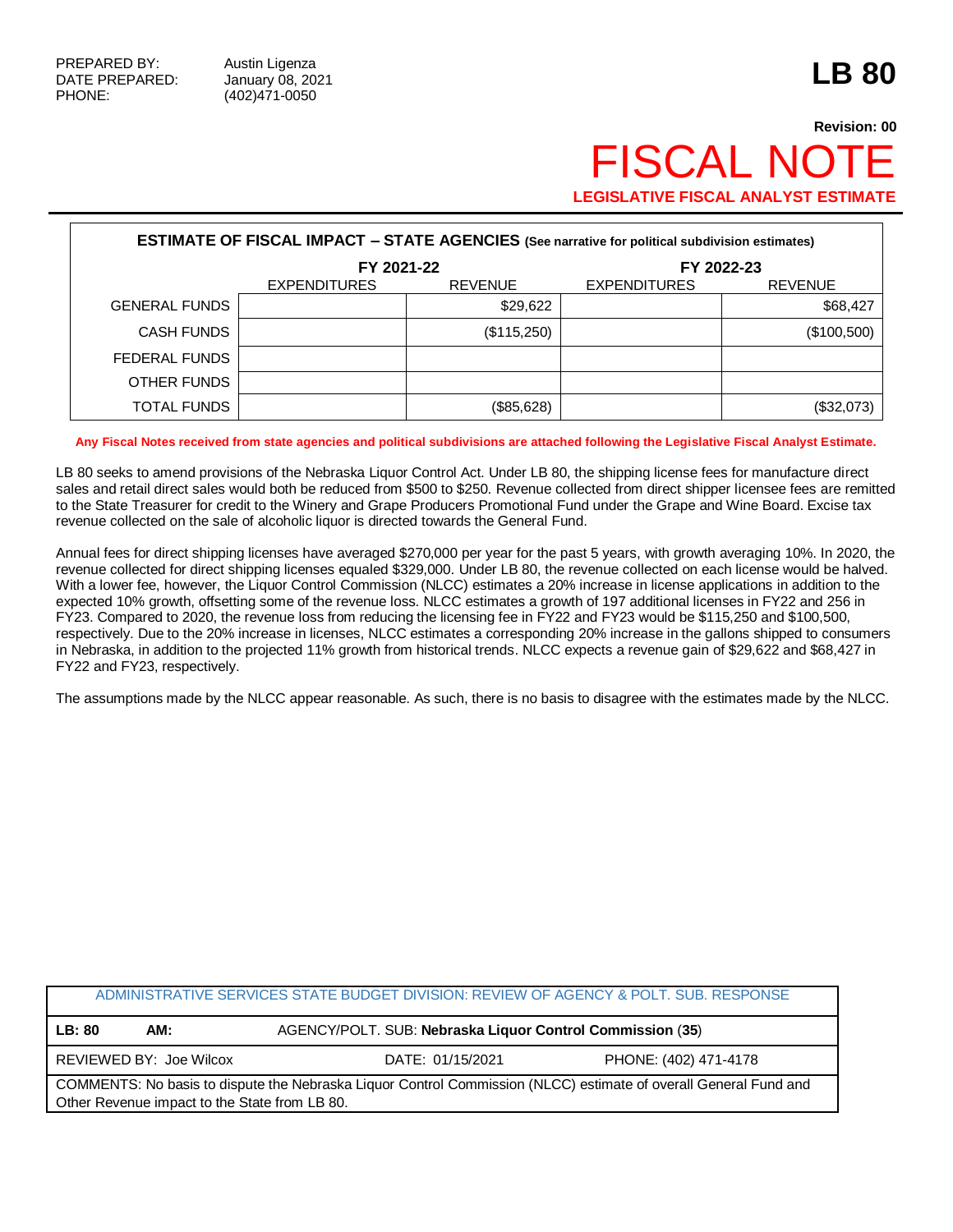**Please complete ALL (5) blanks in the first three lines. 2021**

| $LB^{(1)}$<br>80                                                                     |   |                                  |                                                                   | <b>FISCAL NOTE</b> |  |
|--------------------------------------------------------------------------------------|---|----------------------------------|-------------------------------------------------------------------|--------------------|--|
| State Agency OR Political Subdivision Name: (2)<br>LeAnna Prange<br>Prepared by: (3) |   | <b>Liquor Control Commission</b> |                                                                   |                    |  |
|                                                                                      |   | Date Prepared: (4)               | 1/13/21<br>Phone: $(5)$                                           | 402-471-4892       |  |
|                                                                                      |   |                                  | <b>ESTIMATE PROVIDED BY STATE AGENCY OR POLITICAL SUBDIVISION</b> |                    |  |
|                                                                                      |   |                                  |                                                                   |                    |  |
| <b>EXPENDITURES</b>                                                                  |   | FY 2021-22<br><b>REVENUE</b>     | FY 2022-23<br><b>EXPENDITURES</b><br><b>REVENUE</b>               |                    |  |
| <b>GENERAL FUNDS</b>                                                                 | 0 | \$29,622                         | 0                                                                 | \$68,427           |  |
| <b>CASH FUNDS</b>                                                                    | 0 | 0                                | 0                                                                 | 0                  |  |
| <b>FEDERAL FUNDS</b>                                                                 | 0 | 0                                | 0                                                                 | 0                  |  |
| <b>OTHER FUNDS</b>                                                                   | 0 | $-$115,250$                      | 0                                                                 | -100,500           |  |
| <b>TOTAL FUNDS</b>                                                                   | 0 | $-$ \$85,628                     | 0                                                                 | $-32,073$          |  |

**Explanation of Estimate:**

|      |                 |                        | License<br>Fees | # of     |
|------|-----------------|------------------------|-----------------|----------|
|      | Gallons         | Revenue                | Collected       | licenses |
| 2016 | 70,550          | \$65,652               | \$205,500       | 411      |
| 2017 | 83,564          | \$77,537               | \$249,000       | 498      |
| 2018 | 88,851          | \$82,035               | \$264,500       | 529      |
| 2019 | 100,950         | \$95,555               | \$305,000       | 610      |
| 2020 | Not<br>Reported | <b>Not</b><br>Reported | \$329,000       | 658      |

Direct Shipper Licensee fees are collected by Liquor Control Commission and deposited into Business Unit 351101765 which is controlled by Dept of Agriculture for use by the Grape & Wine Board for the Nebraska Farm Winery industry. Total license fees collected during 2020 was \$329,000. Therefore, the total number of Direct to Consumer licenses issued in 2020 was 658. If LB 80 is passed, the license fee revenue collected would reduce by 50%. However, there is an average growth in the number of licenses being issued over the last 4 years of 10%. Additionally, NLCC believes a lower rate of the license will encourage a 20% greater number of entities to obtain licenses for a total growth of 30%. 658 licenses X 30% increase would result in 197 additional licenses in 2021-2022 and 256 in 2022-2023.

Therefore, the total license fee revenue would be as follows: 2021-2022: 855 x \$250=\$213,750, a decrease of \$115,250 compared to 2020

2022-2023: 914 x \$250=\$228,500, a decrease of \$100,500 compared to 2020

Revenue for calendar year 2020 has not been reported by licensees. The reporting deadline is January 25<sup>th</sup> for the preceding calendar year. This revenue is deposited into the General Fund.

In 2019 Assuming a 20% increase in number of licenses, NLCC is projecting a 20% increase in gallons of alcoholic liquor (wine, beer or spirits) shipped to consumers in Nebraska. Additionally, from 2016-2019, there has been annually 15%, 6% and 12% increase in gallons reported. NLCC determines this to be due to the accessibility and preference of online ordering. Therefore, using an average of 11% increase in gallons would be projected for 2021-2022 and 2022-2023. These increases combined would provide a total increase of 31%. 2021-2022: \$95,555 X 31% increase=\$125,177, an increase of revenue of \$29,622 compared to 2019 2022-2023: \$125,177 X 31% increase=\$163,982, an increase of revenue of \$68,427 compared to 2019

NLCC highlights the need for modernization in this area of reporting and compliance.